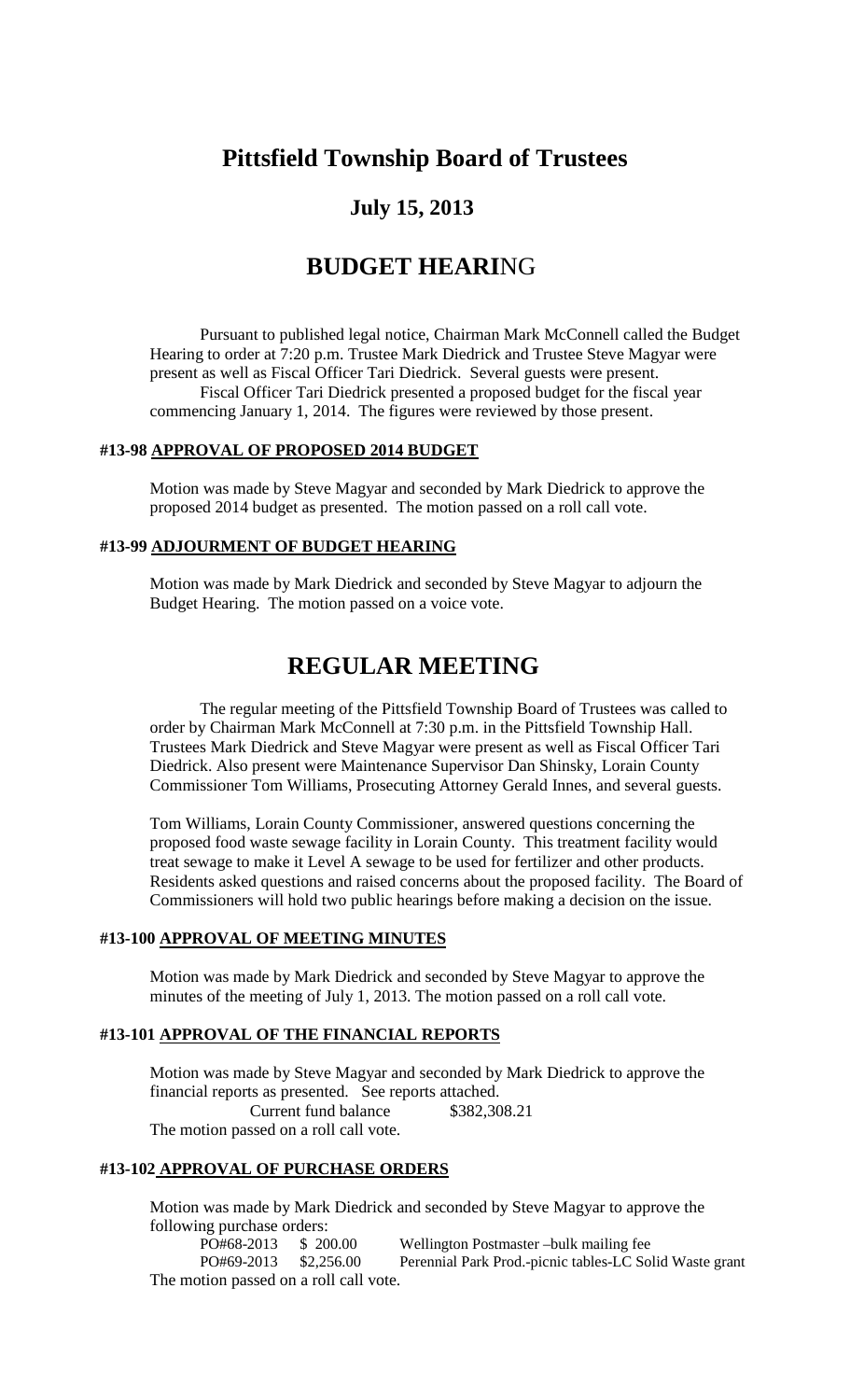#### **#13-103 APPROVAL OF CURRENT BILLS AND EXPENSES**

Motion was made by Mark Diedrick and seconded by Steve Magyar to approve the following:

Vouchers #43, #44, and #47 Warrants #9231 through #9257 All totaling \$15,177.52 The motion passed on a roll call vote.

#### **MEETING REPORTS**

RLCWA – July 10 – Steve Magyar CLCAD – July 11 – Mark McConnell

#### **NEW BUSINESS –**

#### **#13-104 RESOLUTION REQUESTING COUNTY AUDITOR TO CALCULATE THE REVENUE TO BE GENERATED FROM A RENEWAL OF THE 2.0 MILL LEVY FOR ROAD AND BRIDGE IMPROVEMENT**

Motion was made by Steve Magyar and seconded by Mark Diedrick to approve a resolution requesting that the County Auditor, pursuant to Ohio Revised Code Section 5705.03, certify to the Pittsfield Township Trustees the Total Current Tax Valuation of Pittsfield Township and the Dollar amount of Revenue that would be generated by 2.0 mills for the purpose of Road and Bridge Improvement, under Ohio Revised Code Section 5075.19 (g). Such levy will be a renewal, and be placed on the ballot at the November 5, 2013 General Election. The motion passed on a roll call vote.

#### **#13-105 APPROVAL OF LYTLE CONSTRUCTION AS THE CONTRACTOR FOR THE 2013 OPWC PROJECT IN THE AMOUNT OF \$109,560.50**

Motion was made by Steve Magyar and seconded by Mark Diedrick to award the 2013 OPWC Project to Lytle Construction in the amount of \$109,560.50. The motion passed on a roll call vote.

#### **ROAD AND MAINTENANCE REPORT –**

Dan Shinsky recommended that the OPWC project for 2014 be the resurfacing of Whitney Road from Quarry Road to Pitts Road. The application will need to be completed by September 1, 2013.

## **HEARING OF THE PUBLIC**

Residents spoke of water problems after the recent storms and flooding. Mark McConnell has been in contact with ODOT and Lorain County Soil and Water.

#### **#13-106 ADJOURNMENT**

Motion was made by Mark Diedrick and seconded by Steve Magyar to adjourn the meeting at 8:05 p.m. The motion passed on a voice vote.

The next meeting will be held on August 5, 2013 at 7:30 p.m.